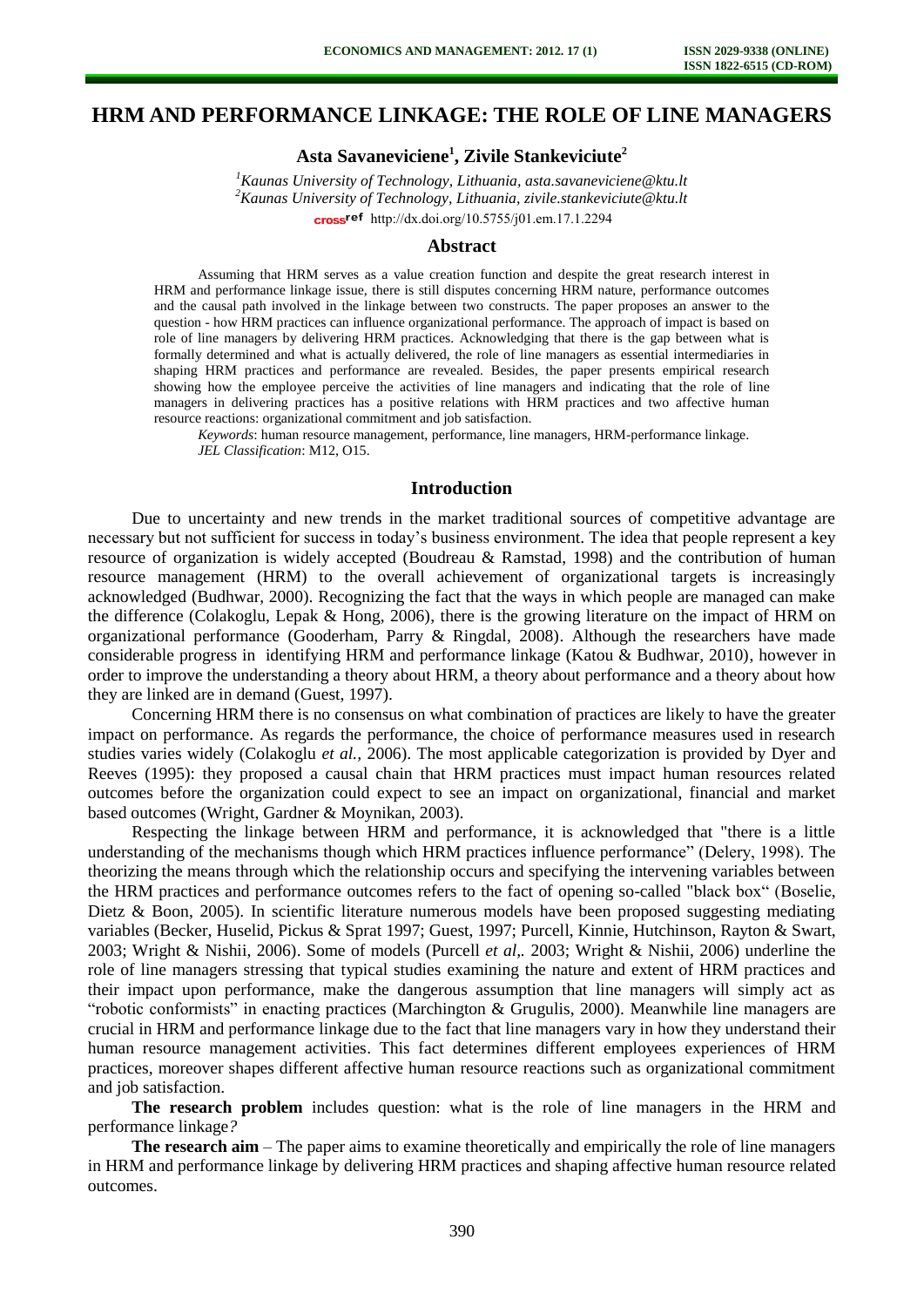**Methods:** The theoretical part of paper is built on the analysis and synthesis of scientific literature; data collection – questioning survey; data analysis – descriptive, discriminant and correlation analyses.

# **The position of line managers in HRM and performance linkage**

HRM and performance linkage is the increasingly popular research theme since the mid-1990s (Boselie, 2010; Kazlauskaite, Buciuniene & Turauskas, 2012). However, since the research was launched, there has been uncertainty to HRM nature, to performance nature and to the nature of linkage between two constructs.

The majority of studies define the HRM in terms of HRM practices or bundles of practices (Paauwe  $\&$ Boselie, 2005), still the attempts to produce a comprehensive model that accounts for all possible variations in HRM practices is "a daunting task" (Lepak, Bartol & Erhardt, 2005): HRM checklists were produced, but do not generally accepted due to the different context and concept, like the universalistic approach, a contingency perspective or a configurational approach (Guest, 2011). Although there is no single agreed or fixed list of HRM practices or systems of practices that are used to define or measure human resource management (Paauwe, 2009), some certain commonality around how HRM is operationalized arises due to the AMO model, which presents the specific way of defining HRM practices and allows to group practices into skills-enhancing, motivation-enhancing and engagement-enhancing practices (Boselie, 2010).

Performance is multidimensional construct, however Dyer and Reeves' (1995) categorisation of outcomes (human resource related outcomes, organizational outcomes; financial outcomes; market based outcomes) has a significant importance exploring HRM and performance linkage whereas (Wright *et al.*, 2003) some outcomes, such as human resource outcomes, are more proximal to HRM practices than others and the impact that HRM practices have on more distal outcomes are through the impact on more proximal outcomes. Assuming that "attitudes significantly and substantially predict future behaviour" (Kraus, 1995), two affective human resource reactions: organizational commitment and job satisfaction are relevant for organizations to gain competitive advantage using HRM as a value creating function.

Although the numerous research in the past two decades demonstrated that HRM practices are positively related to organizational performance (Arthur, 1994; Huselid, 1995; Delery & Doty, 1996; Guthrie, 2001), however they revealed very little concerning the processes through which the value is created (Wright *et al.,* 2003). The theoretical frameworks used for explaining the HRM and performance linkage did not present a specific structure that defines the precise mechanisms through which HRM practices influence performance (Wright & Gardner, 2003), meanwhile it is more important to see "how" something is done compared to just "what" has been done (Paul & Anantharaman, 2003, as cited in Katou & Budhwar, 2010). As there is no consensus regarding the ways in which HRM might impact performance, the call to open the "black box", to explore the process linking HRM and performance (Edgar & Geare, 2009; Guest, 2011) and to outline what is taking place in the "black box" between two constructs (Purcell *et al.,* 2003) are of the high importance.

Numerous models have been proposed suggesting mediating variables between the two end-points in the HRM and performance linkage (Becker *et al.,* 1997; Guest, 1997; Purcell *et al,.* 2003; Wright & Nishii, 2006), however acknowledging the fact that there is the gap between what is formally required in HRM and is actually delivered by line managers (Purcell & Hutchinson, 2007), the role of line managers, as mediating variables in HRM and performance linkage, is emphasized.

Since the emergence of the concept of HRM the role of line managers began to chance: they accepted greater responsibility for human resource management (Larsen & Brewster, 2003). Line managers have always had some responsibility for people management (Purcell, Kinnie, Hutchinson, Rayton & Swart, 2009), whereas the models of HRM strongly emphasized that management of people should be increasingly integrated and shared with line management (Guest, 1987). Following an approach that "HRM is too important to be left to personnel managers" (Guest, 1991), nowadays there is common to give to line managers more responsibility for the management their staff and to reduce the extent to which line management autonomy is controlled or restricted by human resource manager (Larsen & Brewster, 2003). The same approach share Gunnigle *et al.* (2006), as cited in Harney & Jordan ( 2008), underlying that whereas HRM is an aspect of all management jobs it follows that line managers will be more intimately involved in the delivery of HRM, particularly in relation to their own teams. According to McGarthy, Darcy & Grady (2010) the devolution of HRM decision-making to line management "inevitably means there is greater scope for disparity and inconsistencies between the policy formulated at senior HR level and the actual decisions taken by line managers".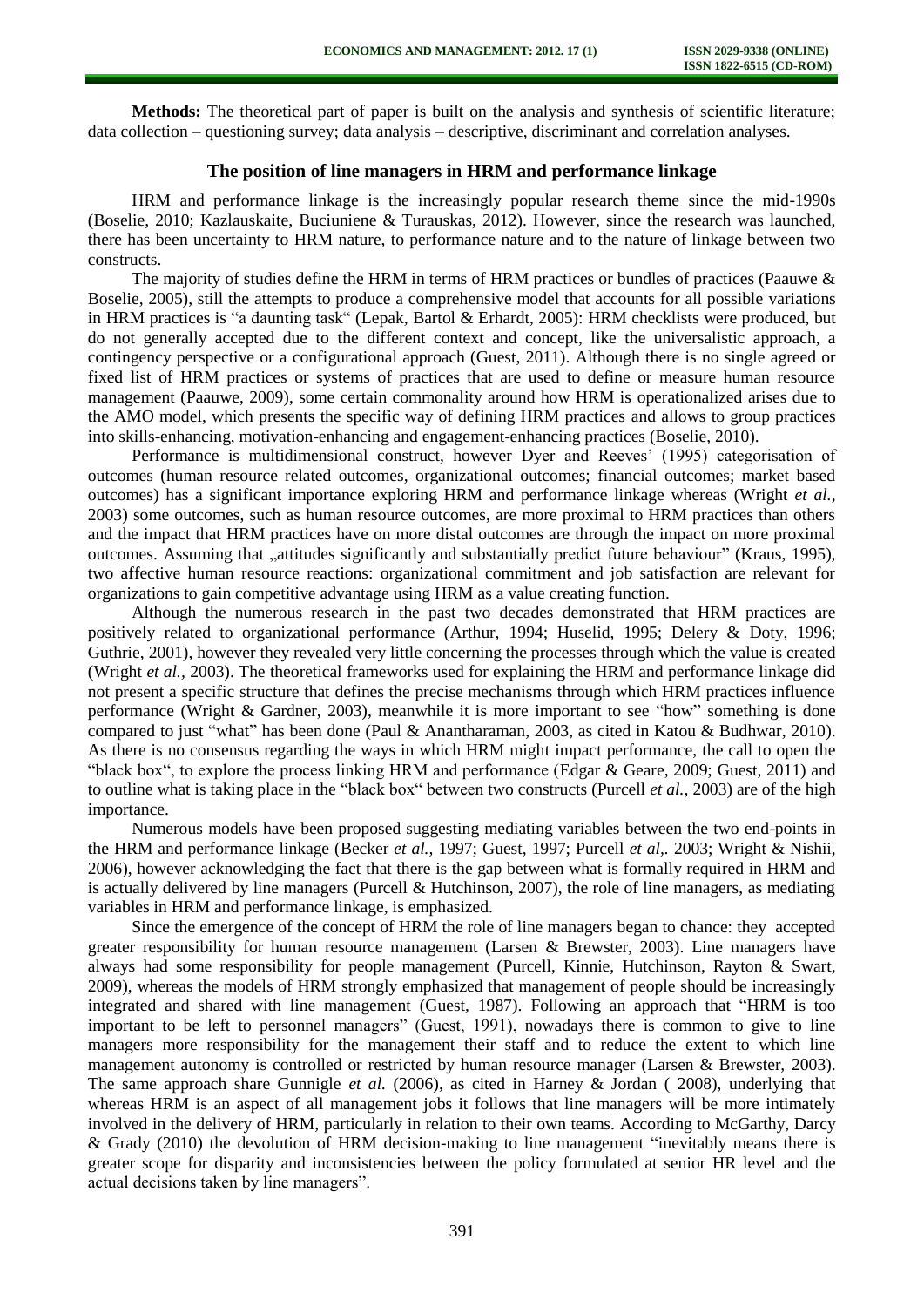Where lies the importance of line managers in HRM and performance linkage? Line managers are key players in delivering HRM practices, they "bring policies to life" (Purcell *et al.,* 2003, p. x), accordingly it is not enough just to have HRM practices or bundles of HRM practices. The way in which line managers deliver these practices is linked to how employee perceive these practices and what attitudes will be shaped.

Based on the argument that the source of competitive advantage is not only HRM practices, but critically the way these practices are delivered (Purcell *et al.,* 2003), Wright and Nishii (2006) make obvious distinction between intended, actual and perceived by employees practices. Intended HRM practices are practices designed by the organization to contribute to the achievement of organization strategy. Actual HRM practices are those practices that are implemented, this means that not all intended HRM practices are actually implemented, and that practices can be implemented in ways that differ from the initial intention. Actual HRM will be perceived and interpreted subjectively by each employee, further based on the perceived HRM practices, employee will react in some way.

Employees reactions are at the heart of all HRM and performance linkage models, because causal link is flowing from practices to performance via responses of employees (Macky & Boxall, 2007). This confirms that is not sufficient to analyse only the presence of practices, it is essential to pay much more attention to how the organizations communicate the purpose as well as the content of HRM practices (Guest, 2011). Examining the HRM and performance linkage it is relevant to take account of the mediating role of line managers since the HRM practices that employee perceive and react according the perception will be heavily influenced by the quality of their relationship with line managers (Boxall & Purcell, 2008).

Four different aspects of line managers activity can be stressed (Purcell *et al.,* 2003): implementing, enacting, leading and controlling. Implementing HRM practices refers to whether line managers put HRM policies into operation. Enacting is related to the way in which line managers enact the policy to make it effective. Leading encompasses actions of line managers which they undertake on a daily basis that have a great impact on employees experience about work in particular organization. Controlling is concerned with controlling the behaviour of the employees and their influence over the job duties.

The role of line managers in delivering HRM practices means that they need to be included in causal chain seeking to open the "black box" and to explain the relationship between HRM and performance (Purcell & Hutchinson, 2007). Although Boselie *et al.* (2005) stressed that the role of line managers has been largely ignored in huge volume of research, still this fact do not deny that employee's perceptions of HRM practices as they experience them will be mainly the practices applied by line managers (Purcell  $\&$ Hutchinson, 2007). Summing up, it could be stated that line managers may serve as critical intermediaries in shaping the actual HRM practices, the human resource reactions and ultimately in shaping overall performance.

Based on the theoretical approach, a virtual representation of line managers as intermediaries in HRM and performance linkage is shown in Figure 1.



**Figure 1.** Line managers as intermediaries in HRM and performance linkage

#### **Research methodology**

*Sample.* The data are derived from research conducted among employees working in one service sector organization in Lithuania. The questionnaire was given to 67 employees (in the organization apart top and line managers work 77 employees). A total of 62 questionnaires were returned giving a 92 per cent response rate. The average age was 44,3 and the majority of respondents had a higher university degree (87,1 per cent). 35,5 per cent of employees work in the organization longer than 10 years, 43,5 per cent are occupied less than 5 years.

*Data collection:* questioning survey using questionnaire. In this study the role of line managers delivering HRM practices is measured using specific statements that have been taken from previous empirical studies, in particular from Purcell *et al*., (2003; 2009). In order to explore the role of line managers we choose to measure four different aspects of the management of people: implementing, enacting, leading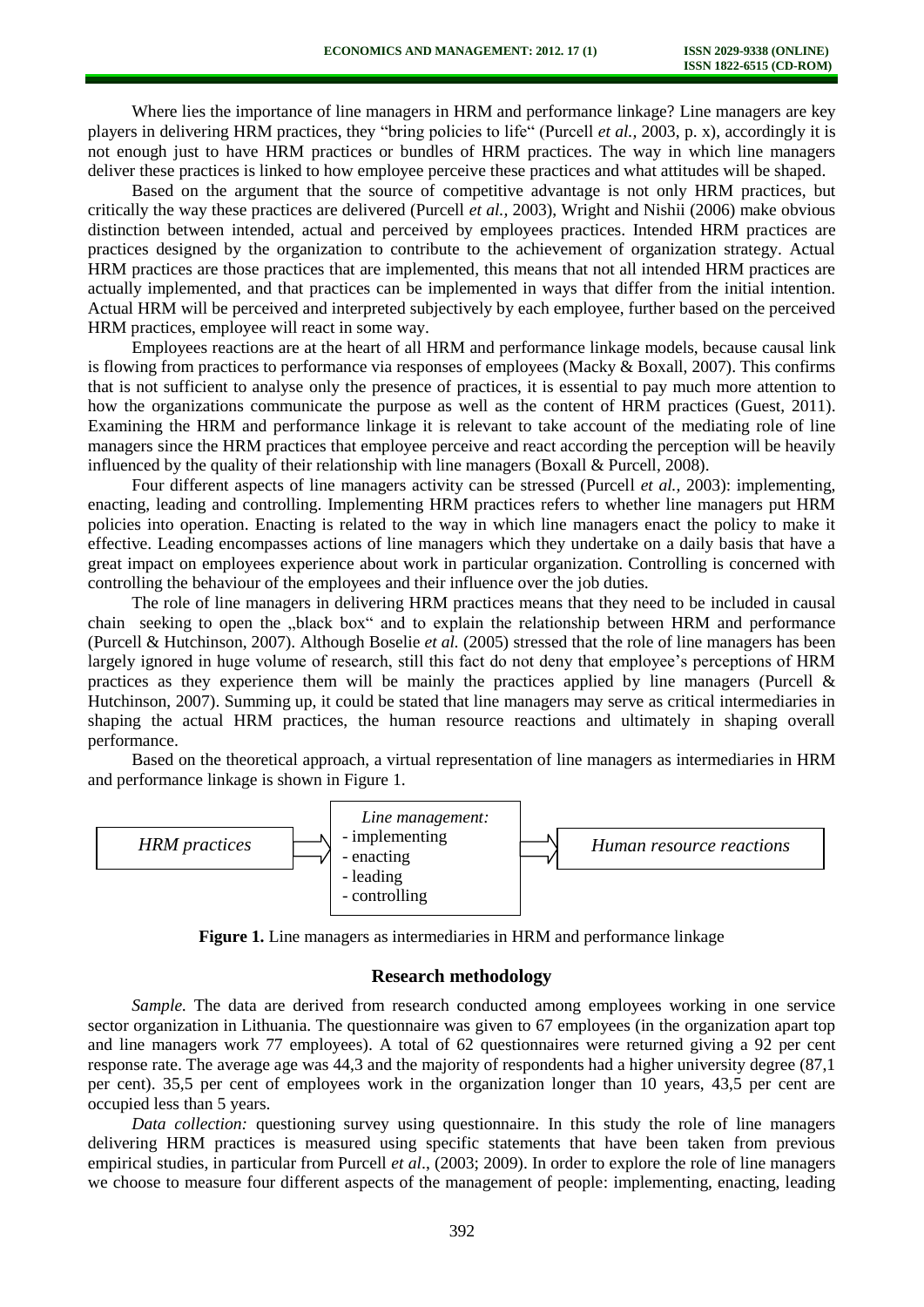and controlling. The core of the HRM practices implementing aspect is based on statements did the line managers actually carry out the practices. An example of a specific statement would be: "my line manager precisely perform his duties". The concept of enacting is built on ideas of enthusiasm, casualness and encouragement of employees by delivering practices. A specific statement within the concept of enacting would be: "my line manager encourages me for work". The concept of controlling is based on the extent to which line managers supervise the work of employees by checking them frequently or trusting more. An example of a specific statement would be: "my line manager allows me to choose on my own the way of task implementation". Finally, the concept of leadership comprises five items regarding communication, responding to suggestions, treating employees fairly and managing operational problems. A specific statement within the concept of leadership is: "my line manager treats all employee fairly". Using a fivepoint Likert scale (1=strongly disagree, 4= strongly agree, 5= no opinion), respondents were asked to indicate the extent to which they agree concerning the role of line managers in the organization.

The measurement of HRM practices and two affective human resource reactions– job satisfaction and organizational commitment were revealed by authors previously (Savaneviciene & Stankeviciute, 2011).

Data analysis (using SPSS 12.0): Statistical analysis carried out by applying methods of descriptive statistics and performing discriminant (non parametric Kruskal Wallis test) and correlation analysis.

# **Results**

**The level of role of line managers.** According to survey results, the level of role of line managers in delivering HRM practices is high (mean 2,82).

The research results allow to state that the employee assess the best the level of line managers leadership (mean 3,15), on the second place - controlling (mean 2,89), on the third place – implementation of practices (mean 2,72), further goes – enabling (mean 2,24).

In relation to the leadership of line managers, even 91,94 per cent of respondents agree that line manager responds to suggestions from employees and effectively deals with operational problems at the workplace. 90,32 per cent of respondents admit that line manager provides employee with a change to comment on proposed changes and 88,71 per cent feel that they are treated fairly. On the bottom of rating is statement concerning communication: 83,87 per cent of respondents consider that line managers keep them up to date about proposed changes. According to Cocks (2010), open and direct feedback and communication systems are critical. The employee generally wish that managers would "keep them informed", especially about changes that directly affect their jobs (Conrad, 1990, as cited in Heide, Gronhaug & Johannessen, 2002). That desire of employees reflect the situation in the organization: employee admit that they receive sufficient information, however emphasize the wish to be informed more. Whereas it needs to be made very clear what employee need to achieve individually and in their teams, measure performance against their targets, provide feedback on performance and reward based on the result (Cocks, 2010), hereof the organization has to pay attention to the communication process and due to well established communication procedures to employ the opportunity to generate new ideas, to create news concepts, moreover to meet decisions leading to sustainable competitive advantage.

Concerning the controlling of employees work, the research reveals controversial findings. From one side, 88,71 per cent of respondents agree to statement that line manager trusts their abilities to perform tasks well, besides, 77,42 per cent of respondents confirm that they choose the ways how to perform tasks on their own. However, from another side, even 64,52 per cent of respondents indicate that they frequently feel the work control. Although line managers provide the framework and contextual conditions (like space, resources) for employee to perform their tasks (Larsen & Brewster, 2003), however it could be drawn the conclusion that employee need more trust to get on with jobs and exercise the influence over how the tasks are done.

As regards to implementation of HRM practices, the considerable part of respondents (93,55 per cent) agree that line manager precisely implements practices. Less that half of respondents (46,77 per cent) envisage the opportunity for improvisations. These findings could be explained by the sector where the organization is operating: the organization due to strict legislation has less freedom to make the decisions like concerning HRM practices. Following Guest (2011), we can state that it is not enough to have good practices (practices determined by law), the fact that line managers actually put practices into operation has greater importance.

Concerning the enacting of HRM practices, at the top of rating are statements which illustrate the enthusiasm of line managers by delivering practices (69,33 per cent) and encouragement of employees. Only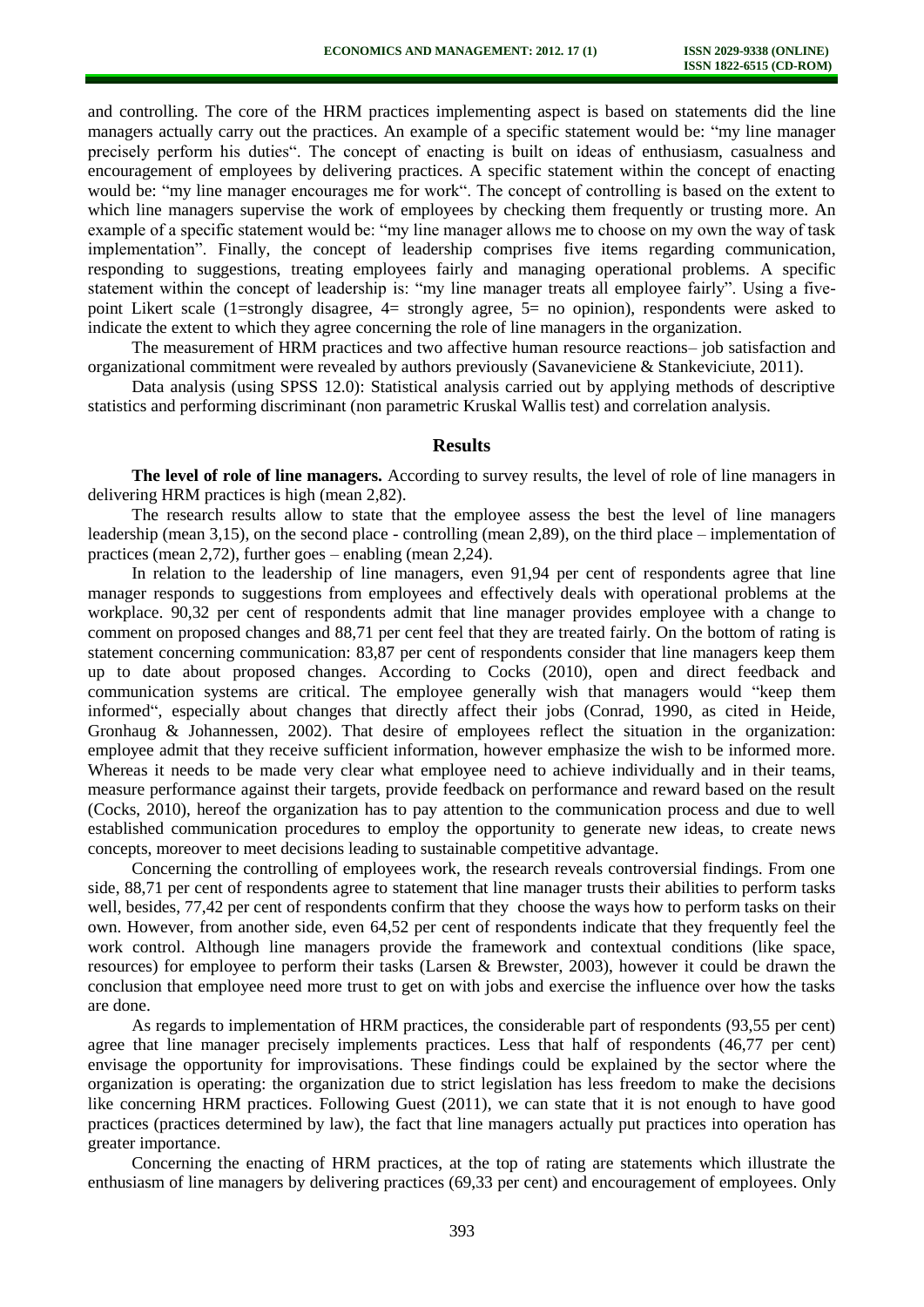6,54 per cent or respondents keep the position that line manager casually implements practices. There is the behaviour of line managers as they enact HRM practices (Boxall & Purcell, 2008) and due to the fact that line managers have to follow the rules concerning HRM practices implementation, they can do that very enthusiastically or grudgingly with little enthusiasm (Purcell *et al.,* 2003). The research results confirm the first possibility, underlying that if there is the gap what management promises and what line managers deliver, the employee are like to feel less satisfied and less committed, therefore like to work less effectively.

**The results of correlation analysis**. The results of correlations between role of line managers in delivering HRM practices, HRM practices and affective human resource reactions are shown in Table 1.

**Table 1.** Correlation between the role of line managers in delivering HRM practices, HRM practices and affective human resource reactions

|                |                                             | The role of line managers in delivering HRM practices |
|----------------|---------------------------------------------|-------------------------------------------------------|
|                | Skill-enhancing HRM practices               | $0.442**$                                             |
| ↑              | Motivation-enhancing HRM practices          | $0.592**$                                             |
| $\overline{a}$ | Engagement-enhancing HRM practices          | $0.579**$                                             |
|                | Organizational commitment                   | $0.424**$                                             |
|                | Job satisfaction                            | $0.634**$                                             |
| 6.             | The role of line managers in delivering HRM |                                                       |
|                | practices                                   |                                                       |

Notes: \*mutual correlation is significant at p<0,05; \*\*mutual correlation is significant at p<0,01

The correlations in Table 1 show that meaningful statistical relationships are between the role of line managers in delivering HRM practices and HRM practices. Therefore it is possible to state that the enhancement of the nature of delivering HRM practices increases the level of motivation-enhancing HRM practices ( $r=0.592$ ,  $p<0.01$ ), engagement-enhancing HRM practices ( $r=0.579$ ,  $p<0.01$ ) and skill-enhancing HRM practices (r=0,442, p<0,01). The research results fit with statements of Purcell & Hutchinson (2007) who underline the symbiotic relationship between line managers and HRM practices: from one side, in order to deliver HRM practices successfully, there is the need for the effective activities of line managers that are accepted by employees. From another part, line managers need well designed HRM practices which they can use in their daily management activities in order to help motivate and reward employees and deal with performance issues.

Other meaningful statistical relationship is between the role of line managers in delivering HRM practices and organizational commitment ( $r=0,424$ ,  $p<0,01$ ) and job satisfaction ( $r=0,757$ ,  $p<0,01$ ). These results allow to draw the conclusion that despite the fact that line managers are responsible for quality, manufacturing and other aspects, their role in delivering HRM practices is essential seeking the sustainable competitive advantage through employee who are satisfied with organization as the work place, positively rate the activities of organization, treat the organization as place again to start to work (organizational commitment) (Kumpikaite & Rupsiene, 2008), and through the employee who are satisfied (job satisfaction).

In summing up, it could be stated, that the respondents most value the leadership style of line managers and miss not only the enthusiasm by enacting HRM practices, but also the encouragement. From another side, the enhancement of the nature of delivering HRM practices increases the level of HRM practices and two affective human resource reactions – organizational commitment and job satisfaction.

### **Conclusions**

Acknowledging that HRM serves as a value creation function and that most of the empirical research has demonstrated significant relations between HRM practices and performance, there is ongoing debate concerning nature of HRM, nature of performance and nature of linkage between two constructs. As regards HRM, it could be admitted that the AMO model presents the specific way of defining HRM practices and this allows to envisage some commonality around how HRM is operationalized. Concerning performance, the measures of performance may vary based on the measures level of proximity to the HRM practices. Due to that fact the human resource related outcomes are at the heart of all HRM and performance linkage models: the causal link is flowing from practices to performance via responses of employees.

Numerous models have been proposed suggesting mediating variables in the HRM and performance linkage, however admitting the fact that there is the gap between what is formally required in HRM and what is actually delivered by line managers, the role of line managers, as mediating variables in HRM and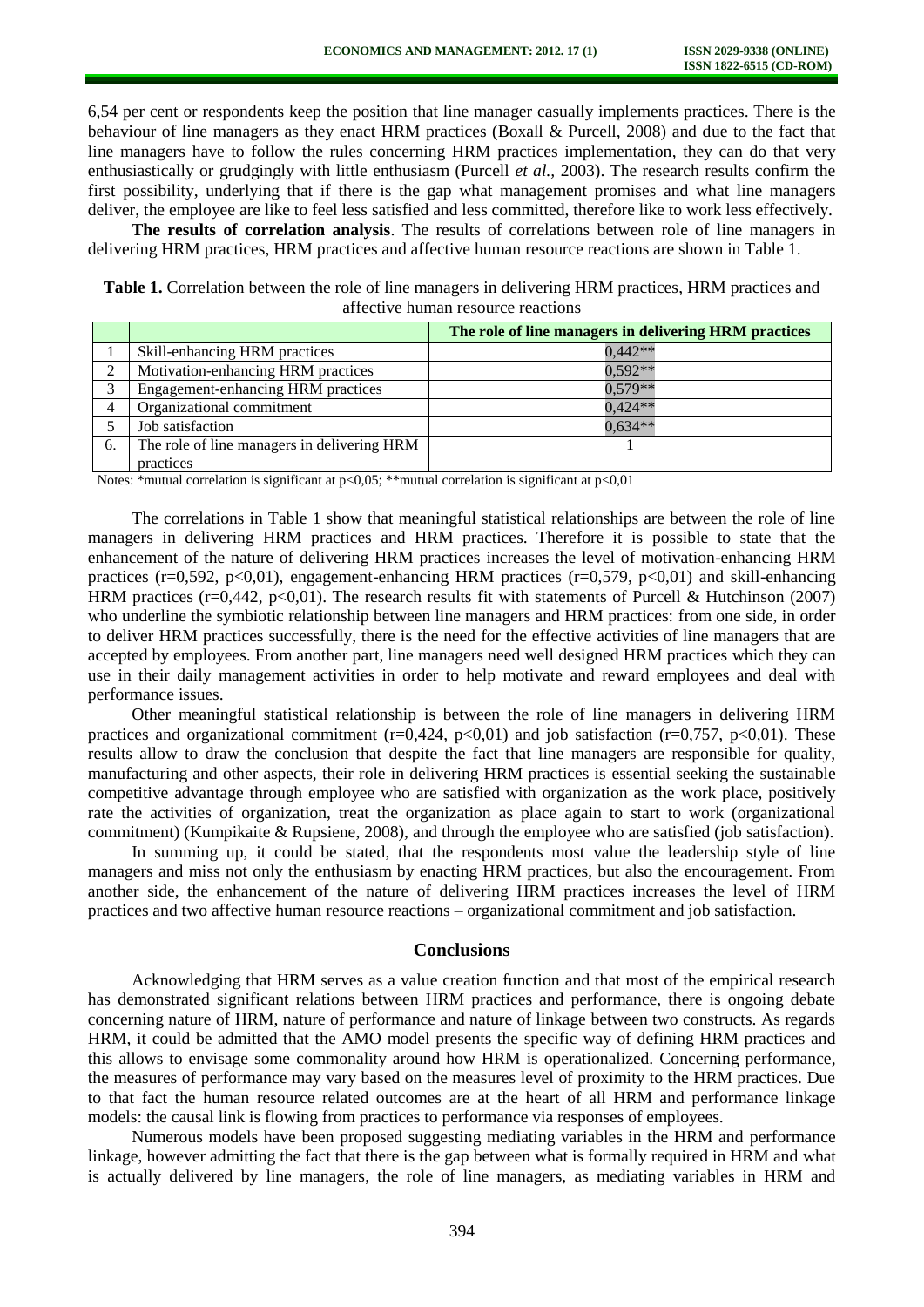performance linkage, is emphasized. As line managers vary significantly in how they understand HRM, it follows that the perceptions of employee concerning practices will also vary. This allows to conclude that line managers serve as critical intermediaries in shaping actual HRM practices and moreover, in shaping all performance.

The empirical results indicate that the employee assess the best the level of the leadership style of line managers, further goes controlling of employees, on the third place – implementation of practices and ultimately – enabling of practices. Among the employees at the highest level are these activities of line managers: responding to suggestions, dealing with problems, treating employees fairly. Besides, the employee miss enthusiasm by enacting HRM practices, frequently feel the work control and do not feel encouragement.

The empirical results suggest that enhancement of the nature of delivering HRM practices increases the level of HRM practices and two affective human resource reactions – organizational commitment and job satisfaction.

# **References**

- 1. Arthur, J. B. (1994). Effects of human resource systems on manufacturing performance and turnover. Academy of Management Journal, 37 (3), 670-687.
- 2. Becker, B. E., Huselid, M. A., Pickus, P. S., & Spratt, M. F. (1997). HR as a source of shareholder value: research and recommendations. Human Resource Management, 36 (1), 39-47.
- 3. Boselie, P. (2010). High performance work practices in the health care sector: a Dutch case study. International Journal of Manpower, 31 (1), 42-58.
- 4. Boselie, P., Dietz, G., & Boon, C. (2005). Commonalities and contradictions in HRM and performance research. Human Resource Management Journal, 15 (3), 67-94.
- 5. Boudreau, J. W. & Ramstad, P. M. (1998). Human resource metrics: Can measures be strategic? CARHS Working Paper Series, 10, 1-28. Available at: [<http://ilr.corneli.edu/CAHRS>](http://ilr.corneli.edu/CAHRS).
- 6. Boxall, P., & Purcell, J. (2008). Strategy and human resource management. Second edition. Palgrave Macmillian.
- 7. Budhwar, P. S. (2000). Indian and British personnel specialists' understanding of the dynamics of their function: an empirical study. International Business Review, 9, 727-753.
- 8. Cocks, G. (2010). Emerging concepts for implementing strategy. The TQM Journal, 22 (3), 260-266.
- 9. Colakoglu, S., Lepak, D., & Hong, Y. (2006). Measuring HRM effectiveness: considering multiple stake holders in a global context. Human Resource Management Review, 16, 209-218.
- 10. Delery, J. E. (1998). Issues of fit in strategic human resource management: implications for research. Human resource management review, 8 (3), 289-309.
- 11. Delery, J. E., & Doty, D. H. (1996). Modes of theorizing in strategic human resource management: tests of universalistic, contingency, and configurational performance predictions. Academy of Management Journal, 39 (4), 802-835.
- 12. Edgar, F., & Geare, A. (2009). Inside the "black box" and "HRM". International Journal of Manpower, 30 (3), 220- 236.
- 13. Gooderham, P., Parry, E., & Ringdal, K. (2008). The impact of bundles of strategic human resource management practices on the performance of European firms. The International Journal of Human Resource Management, 19(11), 2041-2056.
- 14. Guest, D. E. (1987). Human resource management and industrial relations. Journal of Management Studies, 24(5), 503-521.
- 15. Guest, E. D. (1991). Personnel management: the end of orthodoxy? British Journal of Industrial Relations, 29 (2), 149-175.
- 16. Guest, D. E. (1997). Human resource management and performance: a review and research agenda. The international Journal of Human Resource Management, 8 (3), 263-276.
- 17. Guest, D. E. (2011). Human resource management and performance: still searching for some answers. Human Resource Management Journal, 21(1), 3-13.
- 18. Guthrie, J. P. (2001). High involvement work practices, turnover and productivity: Evidence from New Zealand. Academy of Management Journal, 38, 635-672.
- 19. Harney, B., & Jordan, C. (2008). Unlocking the black box: line managers and HRM-performance in a call centre context. International Journal of productivity and performance management, 57 (4), 275-296.